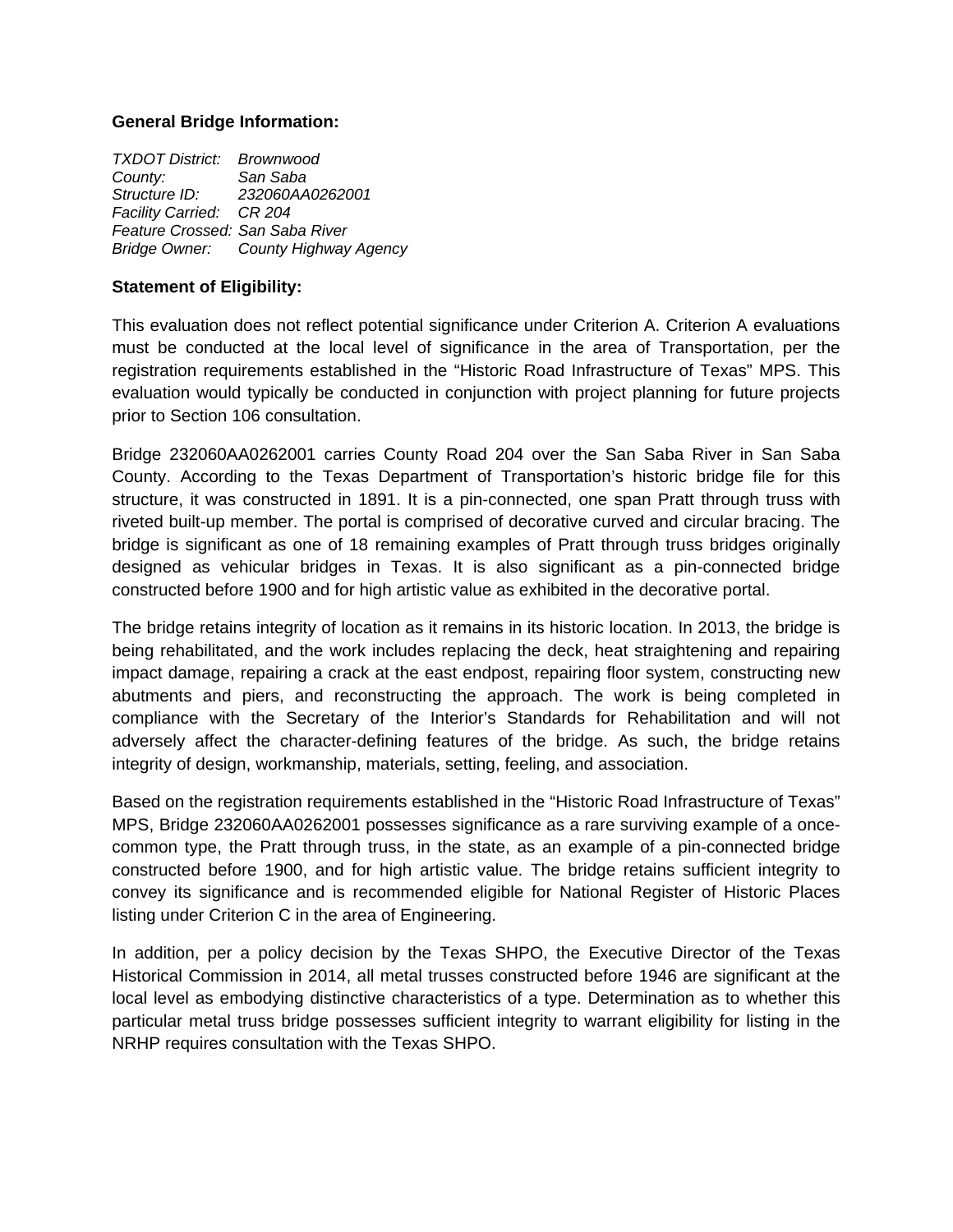# **Statewide Vehicular Truss Bridge Reevaluation**

#### **GENERAL BRIDGE INFORMATION**

| District:               | Brownwood             |
|-------------------------|-----------------------|
| County:                 | San Saba              |
| <b>Feature Crossed:</b> | <b>SAN SABA RIVER</b> |
| <b>Bridge Owner:</b>    | County Highway Agency |
| Latitude:               | 31.21768709           |

**Facility Carried:** COUNTY ROAD 204

**Structure ID:** 232060AA0262001 **Location:** 0.50 MI NE OF CR 220

**Longitude:** -98.79640028



**Photo 1: North elevation of the one-span Pratt through truss, a rare survivor of a once-common truss type; view facing southwest**



**Photo 2: Detail of the primary connection type - the pin connection – that is a significant feature of this bridge due to the date of construction prior to 1900**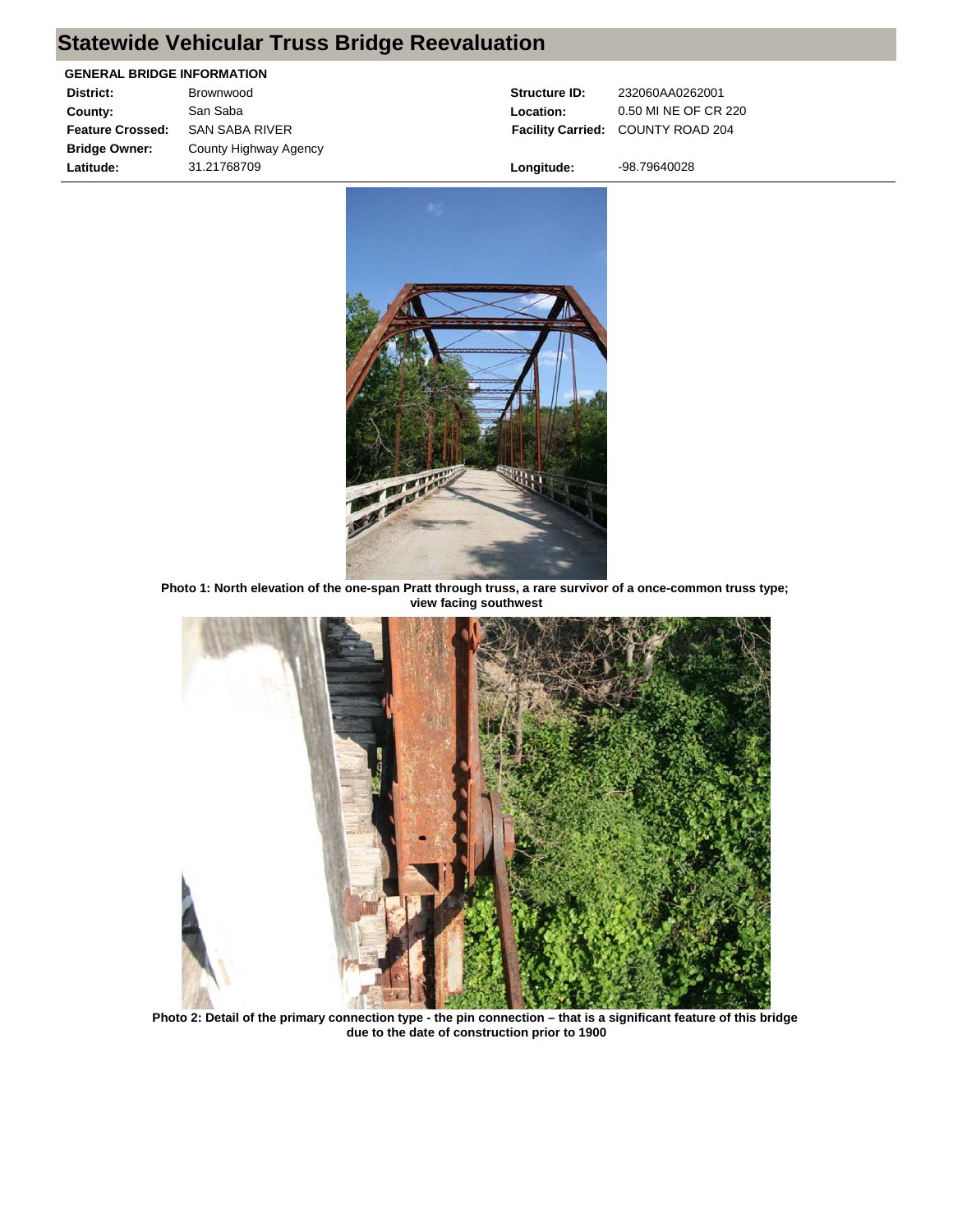# **Statewide Vehicular Truss Bridge Reevaluation**

| <b>GENERAL BRIDGE INFORMATION</b> |  |  |
|-----------------------------------|--|--|
| Brownwood                         |  |  |
| San Saba                          |  |  |
| <b>SAN SABA RIVER</b>             |  |  |
| County Highway Agency             |  |  |
| 31.21768709                       |  |  |
|                                   |  |  |

**Structure ID:** 232060AA0262001 **Facility Carried:** COUNTY ROAD 204 **Location:** 0.50 MI NE OF CR 220

**Longitude:** -98.79640028

**Photo 3: Detail of the decorative portal bracing, which represents the bridge's significance for high artistic value**



**Photo 4: Overview of deck and approach roadway; view facing east**